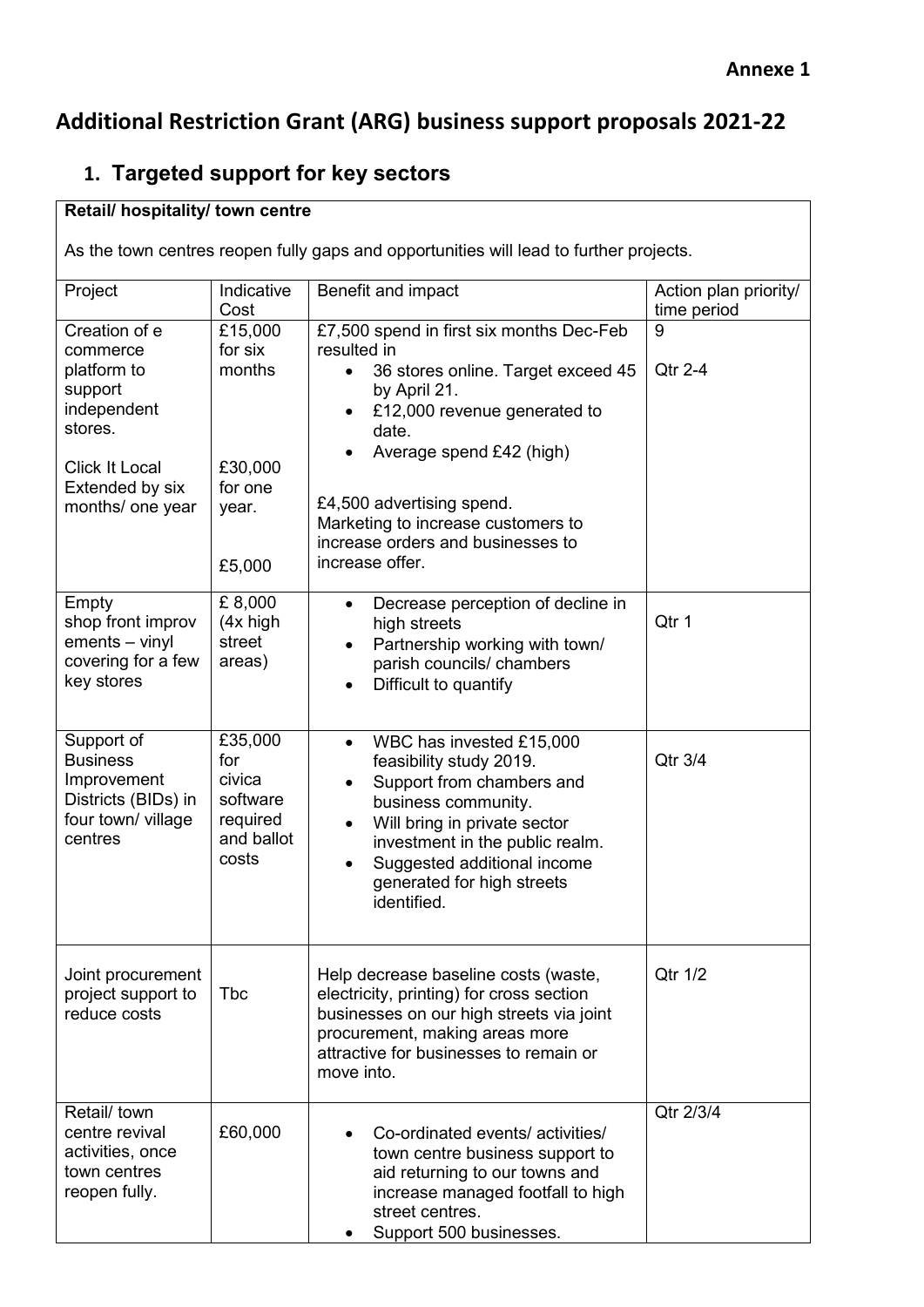|                                                                                                                                                                                                                                                                                                                                                                    |         |                | Audit each town centre offer.<br>Promotion of the support available.                                                                                                                                                                                      |                 |  |
|--------------------------------------------------------------------------------------------------------------------------------------------------------------------------------------------------------------------------------------------------------------------------------------------------------------------------------------------------------------------|---------|----------------|-----------------------------------------------------------------------------------------------------------------------------------------------------------------------------------------------------------------------------------------------------------|-----------------|--|
|                                                                                                                                                                                                                                                                                                                                                                    |         |                |                                                                                                                                                                                                                                                           |                 |  |
|                                                                                                                                                                                                                                                                                                                                                                    |         |                |                                                                                                                                                                                                                                                           |                 |  |
| Tourism/ visitor economy/ events                                                                                                                                                                                                                                                                                                                                   |         |                |                                                                                                                                                                                                                                                           |                 |  |
| <b>Destination</b>                                                                                                                                                                                                                                                                                                                                                 |         |                |                                                                                                                                                                                                                                                           | Qtr 1-4         |  |
| marketing to<br>support visitor<br>economy with<br>Visit England,<br><b>Tourism South</b><br>East/ Visit Surrey.<br>Raise awareness<br>of Waverley as a<br>place to visit.<br>Includes iconic<br>photography of<br>Waverley,<br>promotional<br>video,<br>membership of<br>Visit Surrey and<br>research on the<br>value of the<br>sector and impact<br>of campaign. | £25,000 | ٠<br>$\bullet$ | Support 5,000 jobs<br>Support hospitality industry<br>Support inward investment in<br>hotels/ leisure<br><b>ROI</b><br>Develop brand and imagery for<br>Waverley to attract domestic<br>tourism<br>Support business tourism and<br>local venues           |                 |  |
| Selling hybrid<br>meeting<br>event training to<br>support larger<br>venues.                                                                                                                                                                                                                                                                                        | £1000   | $\bullet$      | 10 x venue businesses<br>Support 250 jobs                                                                                                                                                                                                                 | Qtr 1           |  |
| Webinars on<br>hybrid events/<br>sales for<br>businesses.                                                                                                                                                                                                                                                                                                          |         |                | Open to all venues and corporate<br>businesses.                                                                                                                                                                                                           |                 |  |
| Leisure                                                                                                                                                                                                                                                                                                                                                            |         |                |                                                                                                                                                                                                                                                           |                 |  |
| Marketing of<br>leisure sector.                                                                                                                                                                                                                                                                                                                                    | £15,000 | $\bullet$      | High profile open days in summer<br>to increase membership and<br>business revenue.<br>Raise awareness to the older<br>population, grey pound.<br>Support local employment (2500,<br>2018-19).<br>Support a venue/ health and<br>wellbeing working group. | Qtr $2\sqrt{3}$ |  |
| Other projects and initiatives to be identified in conjunction with the<br>business community - £TBC                                                                                                                                                                                                                                                               |         |                |                                                                                                                                                                                                                                                           |                 |  |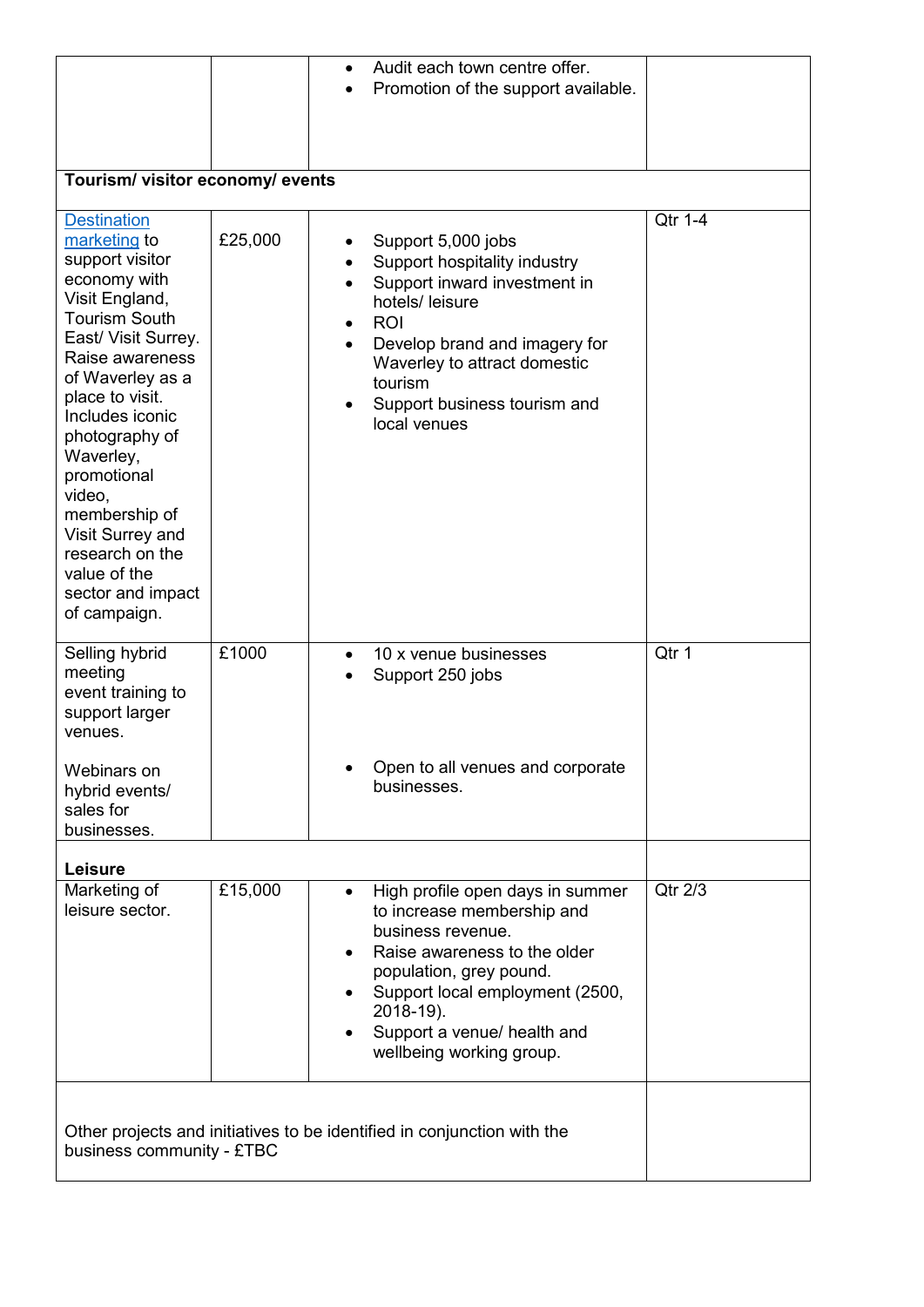### 2. Business diversification and start up

With several sectors such as events and aviation closed for 12 months, these businesses and employees need guidance and support to pivot and realign their business, or start a new business. We can also support businesses by creating clusters of expertise. ie. Green/ craft/ gaming.

| Project                                                                                                                                                                                          | Indicative<br>Cost             | Benefits and impact                                                                                                                                                                                                                                                                                                                                                                                                                                                      | Action plan<br>priority/<br>timings |
|--------------------------------------------------------------------------------------------------------------------------------------------------------------------------------------------------|--------------------------------|--------------------------------------------------------------------------------------------------------------------------------------------------------------------------------------------------------------------------------------------------------------------------------------------------------------------------------------------------------------------------------------------------------------------------------------------------------------------------|-------------------------------------|
| One to one sector<br>specific advice targeting<br>green growth and<br>developing peer to peer<br>networks.                                                                                       | £15,000                        | Interventions by Business South and EM3<br>LEP.<br>20 businesses reached.<br>Creating an exclusive environment to<br>learn, connect and share.<br>We know group participants find great<br>value in Action Groups.                                                                                                                                                                                                                                                       | Qtr 1-4                             |
| Training not previously<br>offered by the service.<br>Clockwork-<br>Digital marketing<br>training x15 businesses                                                                                 | £4,500                         | Feedback received:<br>100% would recommend the training<br>Impact:<br>more customers in shop and online<br>purchases.<br>more interaction on social media,<br>more enquiries                                                                                                                                                                                                                                                                                             | 8<br>Qtr 1                          |
| Support a new<br>Rocketdesk hub, a<br>gaming hub in<br>Godalming.<br>An expansion from<br>Guildford.                                                                                             | £30,000<br>start up<br>support | In Guildford with £50,000 investment:-<br>Rocketdesk's current facility on the Surrey<br>Research Park has a capacity of 50 desks.<br>Founded in 2016, supported 225 individual<br>professionals and lead to the formation of<br>117 new companies. Companies based<br>within Rocketdesk have raised £6M in<br>investment capital over the last 18 months.<br>Based on 25 desks:-<br>100 jobs to Godalming.<br>30 new companies to Godalming<br>Establish gaming cluster | $Qtr 2+$                            |
| Support/ develop film<br>sector.<br>supply chain<br>promotion<br>work with Creative<br>England<br>work with UCA<br>/students<br>Create website<br>portal and<br>database of<br>venues and skills | £25,000                        | Increase value of filming to local<br>economy by £1 million.<br>Value £20,000 per day advertising/<br>tv.<br>£40,000 feature films plus job<br>security and film tourism potential                                                                                                                                                                                                                                                                                       | $Qtr 2+$                            |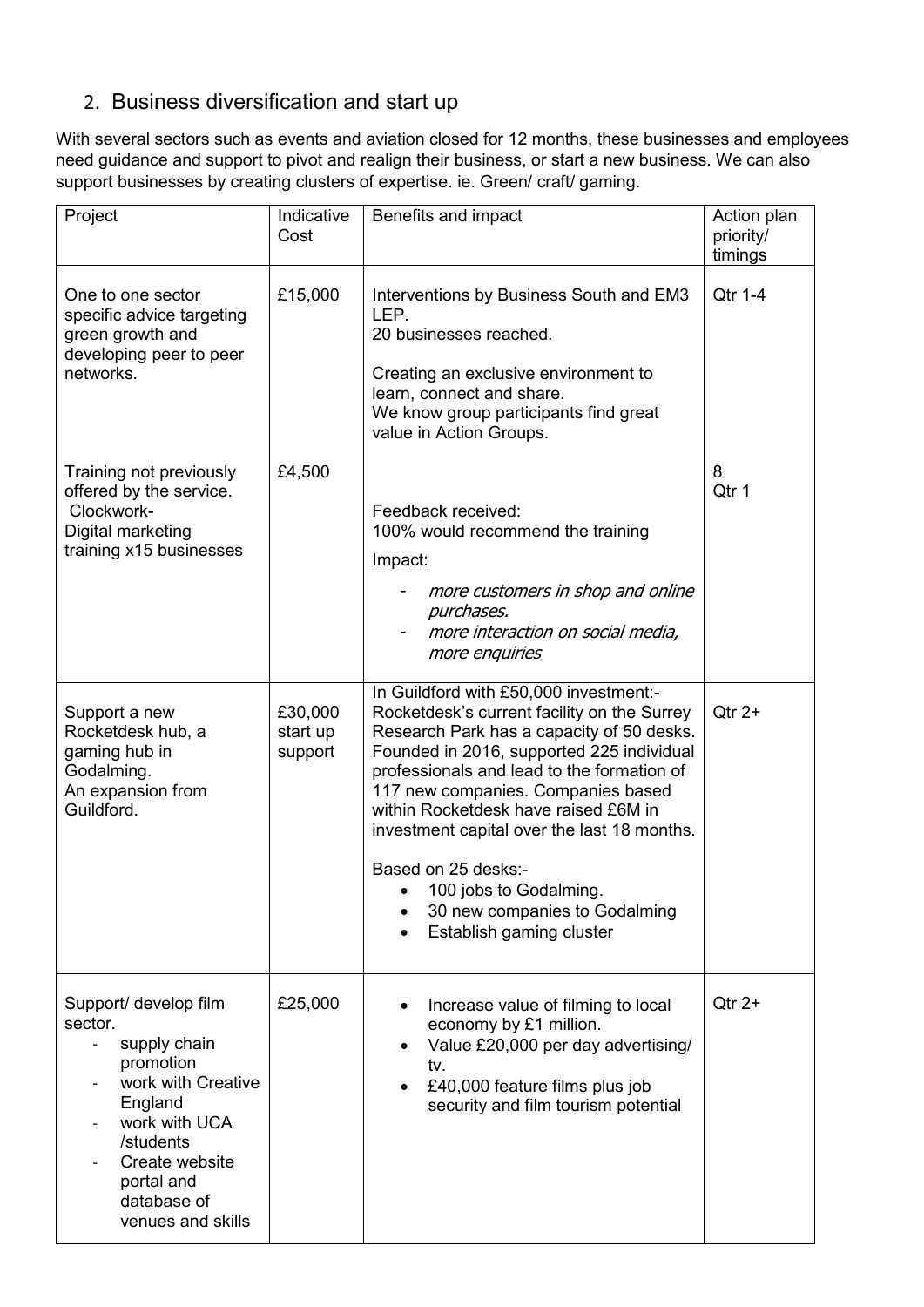| Marketing and PR of<br>business support advice.<br>On and off line.<br>Communications<br>strategy. | £15,000 | Increase reach of communication<br>$\bullet$<br>to 95% of target businesses.<br>Develop engagement with website<br>$\bullet$<br>and resources.<br>Imagery of business owner<br>$\bullet$<br>diversity to support and attract<br>range of customers and new<br>business.<br>Increase value of existing<br>$\bullet$<br>Enterprise Business First contract. | Qtr 1-4 |
|----------------------------------------------------------------------------------------------------|---------|-----------------------------------------------------------------------------------------------------------------------------------------------------------------------------------------------------------------------------------------------------------------------------------------------------------------------------------------------------------|---------|
| Other projects and initiatives to be identified in conjunction with the business community - £TBC  |         |                                                                                                                                                                                                                                                                                                                                                           |         |

## 3. Digital Connectivity

| priority/ timings<br>Qtr 1<br>End April 2021 |
|----------------------------------------------|
|                                              |
|                                              |
|                                              |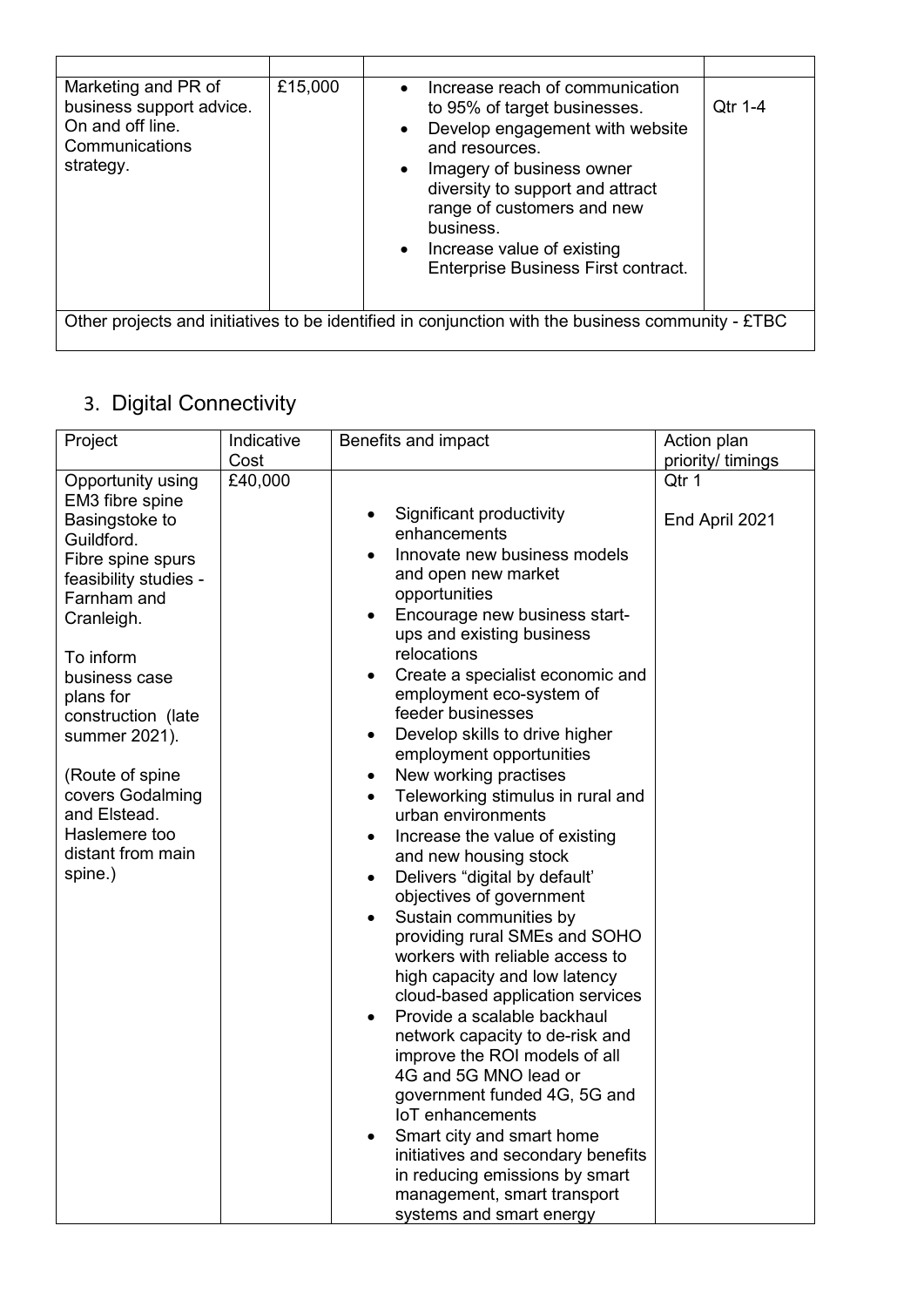|                  | Increase manufacturing<br>$\bullet$<br>productivity through Industry 4.0<br>and <b>IoT</b><br>Tele-healthcare<br><b>Environmental benefits</b><br>Social inclusion by addressing<br>the digital divide. |  |
|------------------|---------------------------------------------------------------------------------------------------------------------------------------------------------------------------------------------------------|--|
| community - £TBC | Other projects and initiatives to be identified in conjunction with the business                                                                                                                        |  |

# 4. Business intelligence

|                                                                                                                                             | Indicative |                                                                                                                                                                                                                                                                                                                                                                                                                                                                                                                                                                                                                                                                                                                                                                                                                                      |                               |
|---------------------------------------------------------------------------------------------------------------------------------------------|------------|--------------------------------------------------------------------------------------------------------------------------------------------------------------------------------------------------------------------------------------------------------------------------------------------------------------------------------------------------------------------------------------------------------------------------------------------------------------------------------------------------------------------------------------------------------------------------------------------------------------------------------------------------------------------------------------------------------------------------------------------------------------------------------------------------------------------------------------|-------------------------------|
|                                                                                                                                             | Cost       |                                                                                                                                                                                                                                                                                                                                                                                                                                                                                                                                                                                                                                                                                                                                                                                                                                      | priority/ timings             |
| Project<br><b>Monthly Business</b><br>Intelligence<br>Reports using local<br>business analysis,<br>regional and<br>national<br>comparisons. | £12,000    | Benefits and impact<br>1. Benefits of Monthly Business<br>Intelligence Reports<br>Clarity on the following issues.<br>How Waverley Borough Council<br>can best support the creation,<br>survival and growth of its<br>businesses and workforce.<br>The interventions that will best<br>deliver this support<br>How the available resources<br>and expertise should be focused<br>and prioritised.<br>The case can be made to for<br>٠<br>proposed resource expenditure.<br>What Business Intelligence Delivered<br>a. Bulletins on new initiatives<br>approaches and schemes to<br>addressing major challenges<br>such as carbon reduction and<br>changing work patterns.<br>Interpretation of how new<br>b.<br>approaches adopted could<br>benefit Waverley's businesses.<br>In-depth analysis of the<br>C.<br>businesses making up | Action plan<br>6/7<br>Qtr 1-4 |
|                                                                                                                                             |            | Waverley's key sectors,<br>highlighting key characteristics,                                                                                                                                                                                                                                                                                                                                                                                                                                                                                                                                                                                                                                                                                                                                                                         |                               |
|                                                                                                                                             |            | trends and comparative<br>performance.<br>d. Intelligence on the types of<br>interventions likely to have the<br>highest impact on Waverley's                                                                                                                                                                                                                                                                                                                                                                                                                                                                                                                                                                                                                                                                                        |                               |
|                                                                                                                                             |            | businesses.                                                                                                                                                                                                                                                                                                                                                                                                                                                                                                                                                                                                                                                                                                                                                                                                                          |                               |
|                                                                                                                                             |            | Other projects and initiatives to be identified in conjunction with the business community -                                                                                                                                                                                                                                                                                                                                                                                                                                                                                                                                                                                                                                                                                                                                         |                               |
| <b>£TBC</b>                                                                                                                                 |            |                                                                                                                                                                                                                                                                                                                                                                                                                                                                                                                                                                                                                                                                                                                                                                                                                                      |                               |